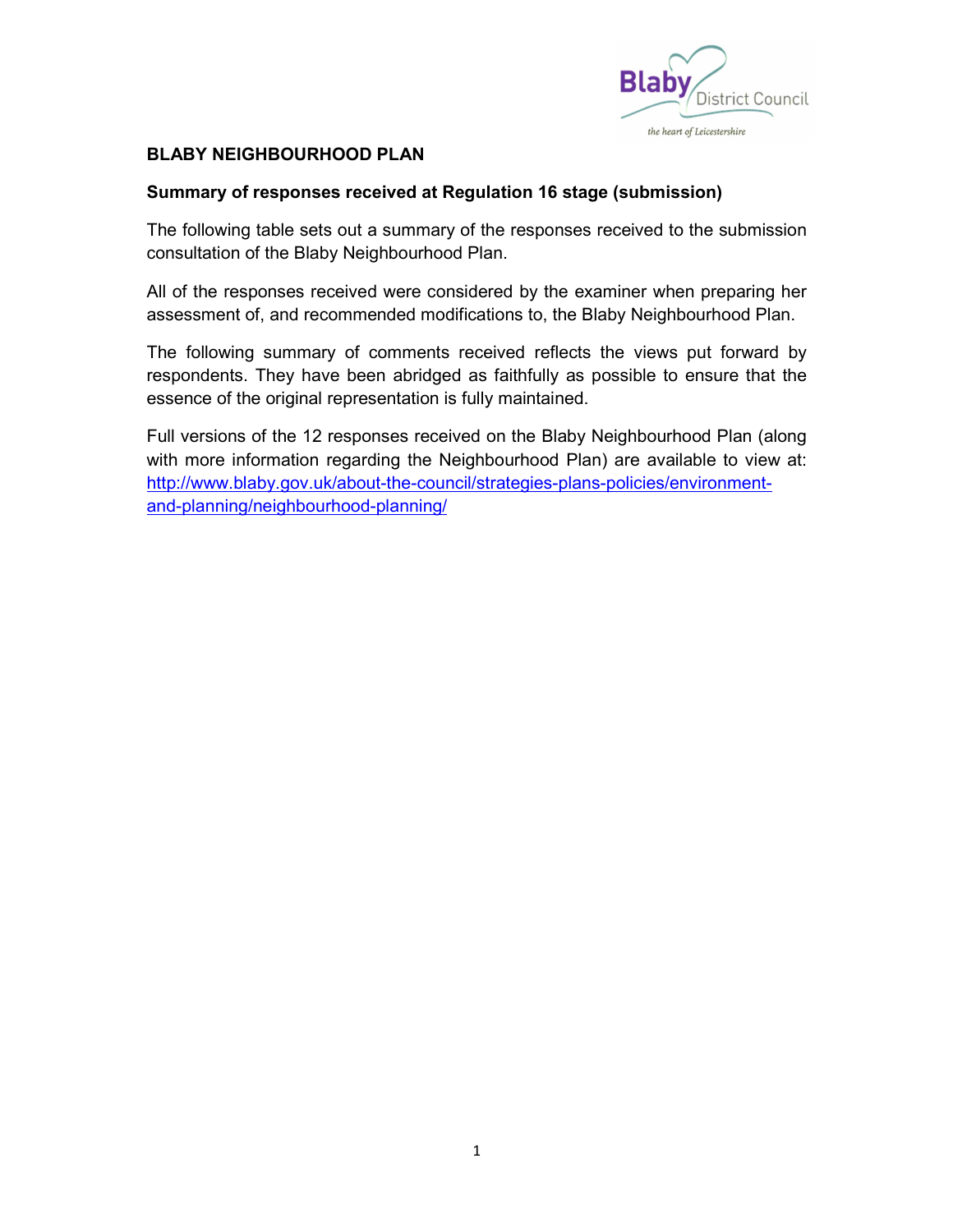| <b>Respondent</b>                                                      | Support/Object/ | <b>Summary of response</b>                                                                                                                                                                                                                                                                                                                                                                                                                                                                               |
|------------------------------------------------------------------------|-----------------|----------------------------------------------------------------------------------------------------------------------------------------------------------------------------------------------------------------------------------------------------------------------------------------------------------------------------------------------------------------------------------------------------------------------------------------------------------------------------------------------------------|
|                                                                        | <b>Comment</b>  |                                                                                                                                                                                                                                                                                                                                                                                                                                                                                                          |
| Andrew<br>Granger (on<br>behalf of<br>Davidsons<br>Development<br>Ltd) | Comment         | A number of our comments, contained within our previous submissions, have been<br>acknowledged in the Blaby Neighbourhood Plan Overall Consultation Report and the<br>draft Plan amended. These include allocating land off Lutterworth Road as a Reserve<br>Site through Policy BNP7(b) Reserve Site (S2) and amending the site boundary to reflect<br>an extended reserve site of 4.49 acres. Our requested that a Proposals Plan be included<br>within the Neighbourhood Plan has also been accepted. |
|                                                                        |                 | Given that the allocated/reserve housing sites along with Green Wedge (and other<br>relevant policy designations) have been identified on the Proposals Plan, the settlement<br>boundary and Green Wedge maps should be amended accordingly to show the sites as<br>outside the Green Wedge and within the Settlement Boundary.                                                                                                                                                                          |
|                                                                        |                 | Whilst we support the site being allocated as a 'reserve' housing site, we request that it<br>should be a formal allocation to provide for flexibility in the plan and assist in meeting<br>housing demand in the wider District.                                                                                                                                                                                                                                                                        |
|                                                                        |                 | Including the site as a formal allocation will also provide clarity, as it is not clear as to the<br>circumstance that allow a 'reserve site' to be brought forward. If the site is not formally<br>allocated, then details will need to be made available as to the circumstances in which a<br>reserve site should be brought forward.                                                                                                                                                                 |
|                                                                        |                 | The site has the potential to deliver circa 51 new homes with associated open space and<br>landscaping. The need to provide affordable housing is identified within the<br>Neighbourhood Plan as being of real importance which the scheme could provide<br>subject to viability considerations. Again, we confirm that the site is available and<br>deliverable.                                                                                                                                        |
|                                                                        |                 | To make it clear that the full 4.49 acre site is being allocated, under Policy BNP7 (b)<br>Reserve Site (S2), we request that the original Reserve Site S2 Map 13 is deleted and<br>the sites allocation map for the site is labelled Reserve Site S2 Map 13; the Settlement                                                                                                                                                                                                                             |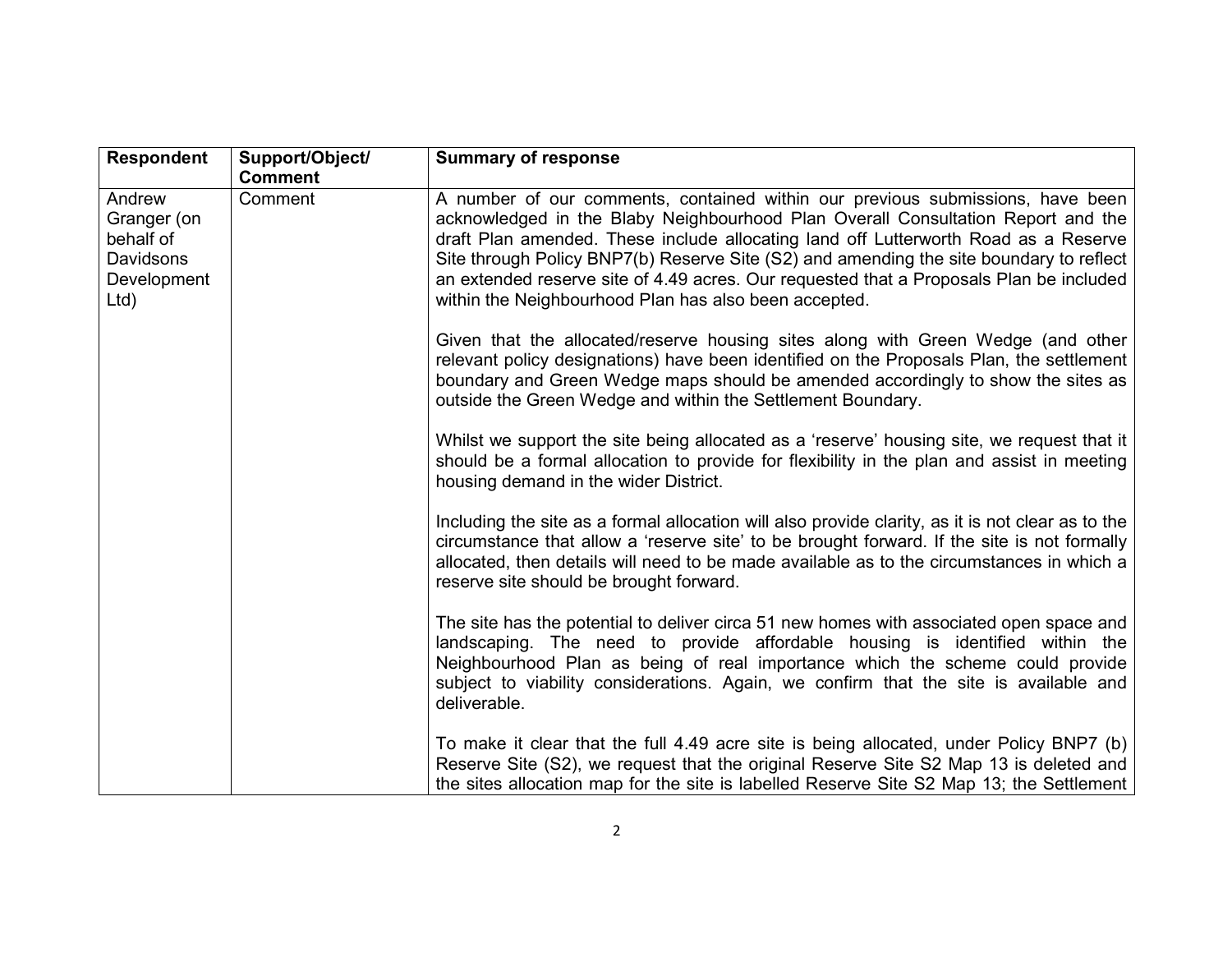| Boundary Plan Map 14 and Proposals Map 15. This would make it clear that it is the full<br>4.49 acre site that is being allocated for housing and avoid any confusion.                                                                                                                                                                                                                                                                                            |
|-------------------------------------------------------------------------------------------------------------------------------------------------------------------------------------------------------------------------------------------------------------------------------------------------------------------------------------------------------------------------------------------------------------------------------------------------------------------|
| The identification of the land off Lutterworth Road as an allocation/reserve site requires a<br>number of other plans/policies to be adjusted so all plans and policies are consistent.                                                                                                                                                                                                                                                                           |
| Firstly, Character area C Map 4 on page 24 should be amended so that the southern<br>boundary of the character area includes the extended Reserve Site (S2) within the red<br>line.                                                                                                                                                                                                                                                                               |
| Secondly, in respect of Policy BNP2: Green Wedge, we request that the Green Wedge<br>area be amended to take into account the allocation of the extended Reserve Site (S2).<br>Character Area F Map 8 on page 34 should be amended so that the Green Wedge<br>designation does not cover Reserve Site (S2), as shown for the sites which currently<br>have consent. The boundary of Policy BNP2 should reflect the amended Site Boundary<br>of Reserve Site (S2). |
| At present, the allocation of the site as a 'Reserve Site' and the Green Wedge<br>designation are in conflict. It would assist in the text in respect of the Green Wedge to<br>explain that two sites are allocated on land that has been removed from the Green<br>Wedge.                                                                                                                                                                                        |
| The Blaby Settlement Boundary Map 15 on page 59 is restrictive and contradicts the<br>aims of other policies within the plan, which seek to identify suitable development sites. It<br>is inconsistent with the reserve site identified by Policy BNP7 (b). To ensure the Plan is<br>consistent, the settlement boundary should be amended and redrawn to include the<br>extended Reserve Site (S2) within the settlement boundary.                               |
| In addition, we do not support the approach at objective 2f and question whether this<br>restriction on development outside of the village boundary is consistent with national<br>quidance which states, 'blanket policies restricting housing development should be<br>avoided'.                                                                                                                                                                                |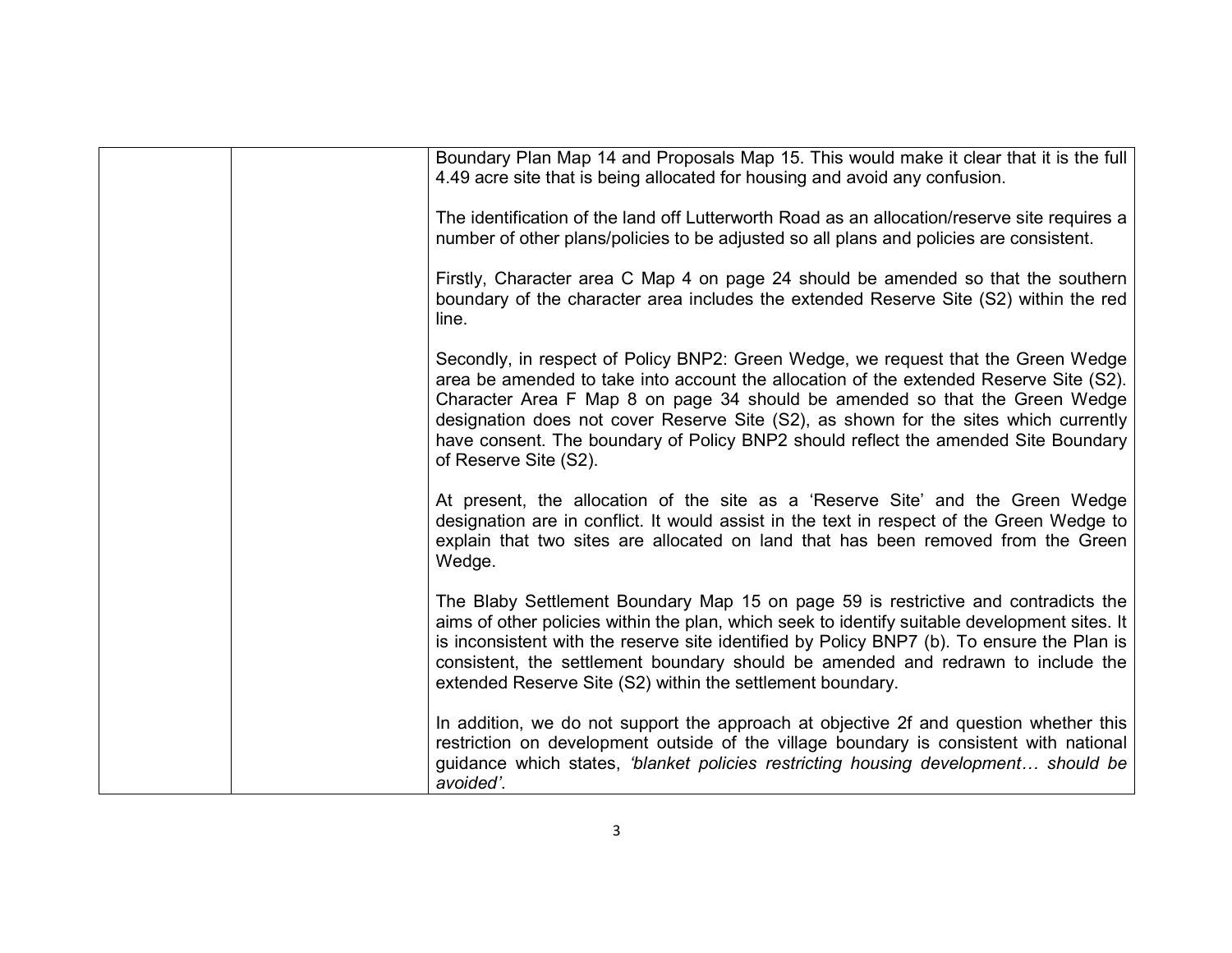|                                         |                  | Finally, we propose that the wording of point 1) of 6.2 Objectives is amended to reflect a<br>positive and proactive approach to the delivery of future homes within Blaby. The<br>wording should be amended to '1) To identify a preferred site or sites for housing<br>development that will deliver a mix of housing opportunities across all tenures, including<br>affordable housing to meet local and district wide needs'. The Plan would also benefit<br>from additional supporting text which identifies that once the identified sites have been<br>delivered there will be a future need to identify further suitable sites. |
|-----------------------------------------|------------------|-----------------------------------------------------------------------------------------------------------------------------------------------------------------------------------------------------------------------------------------------------------------------------------------------------------------------------------------------------------------------------------------------------------------------------------------------------------------------------------------------------------------------------------------------------------------------------------------------------------------------------------------|
|                                         |                  | We suggest that if the above concerns are addressed, it will result in a clear and<br>comprehensive plan, which will guide development in Blaby over the plan period. The<br>Plan has objectives which are supported, for example the delivery of sustainable<br>development by planning positively for growth, which will significantly boost the supply of<br>new homes. It is evident that it is the intention for the Plan to deliver a flexible strategy<br>however, this could be improved if the above issues are resolved.                                                                                                      |
|                                         |                  | For completeness, this respondent also attached copies of previous submissions along<br>with their formal Regulation 16 response summarised above.<br>The previous<br>representations are not summarised here, but can be viewed attached to their full<br>Regulation 16 representation available on the Council website.                                                                                                                                                                                                                                                                                                               |
| Davidsons<br><b>Developments</b><br>Ltd | Comment & Object | Davidsons Developments Ltd has an interest in land located to the rear of Blaby Hall,<br>which is the subject of a live planning application for residential development. The site to<br>the rear of Blaby Hall represents an opportunity for redevelopment within the heart of the<br>village. Currently, the site detracts from the listed buildings, their setting and the<br>Conservation Area generally.                                                                                                                                                                                                                           |
|                                         |                  | Objective 2f is not supported and it is questioned whether this restriction on development<br>outside of the village boundary is consistent with the guidance in the PPG, which states<br>'blanket policies restricting housing development should be avoided'. There is little or<br>no available land within the settlement boundary to meet future need and therefore,<br>amending the boundary or providing appropriate explanatory text will ensure flexibility in<br>the plan and be responsive to change. In recognition that sites may come forward                                                                             |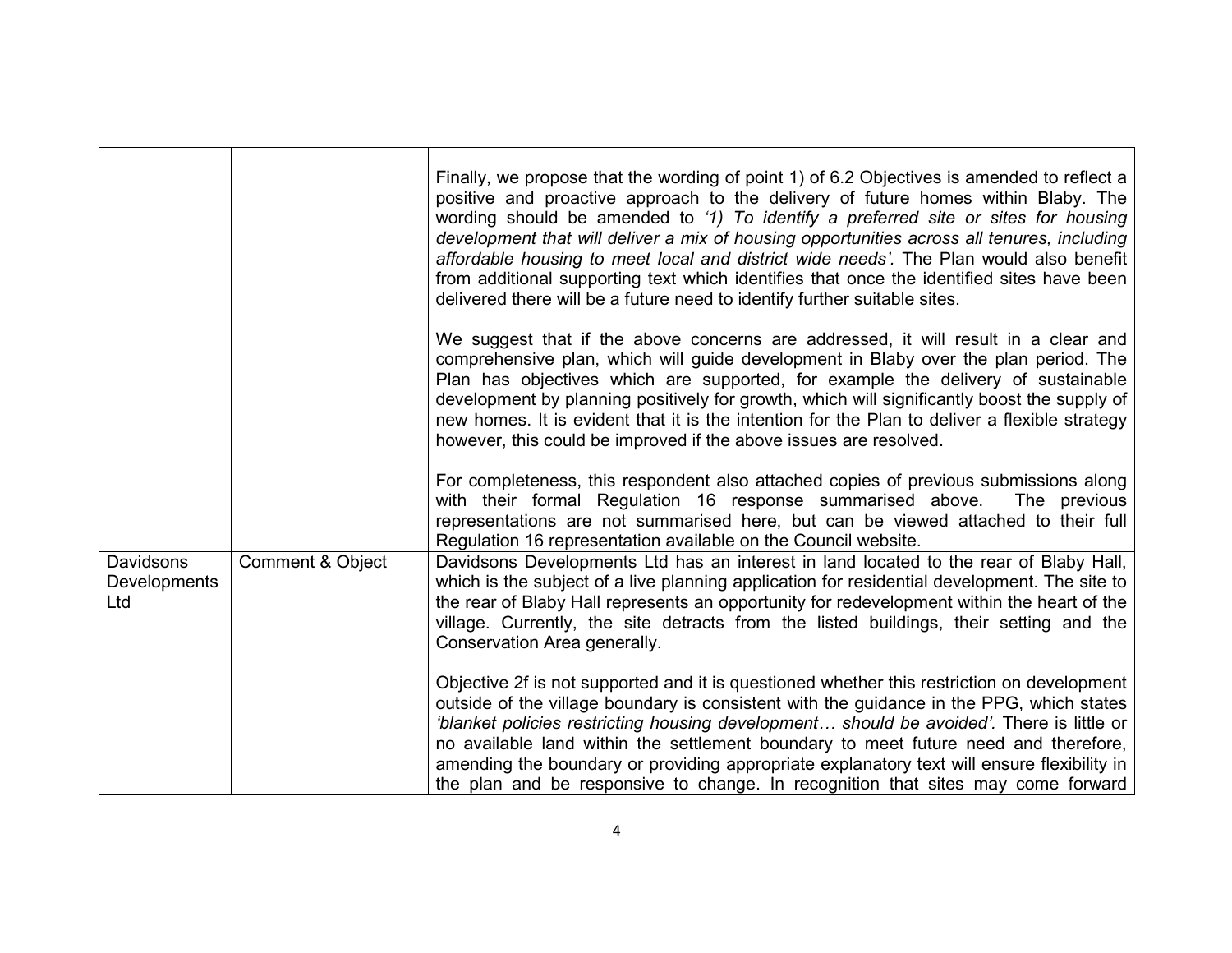|  | outside the Settlement boundary, it is suggested that the Objective 2f text should be<br>amended to be less restrictive.                                                                                                                                                                                                                                                                                                                                                                                                                                                                                                                                                                                                                                                                                                      |
|--|-------------------------------------------------------------------------------------------------------------------------------------------------------------------------------------------------------------------------------------------------------------------------------------------------------------------------------------------------------------------------------------------------------------------------------------------------------------------------------------------------------------------------------------------------------------------------------------------------------------------------------------------------------------------------------------------------------------------------------------------------------------------------------------------------------------------------------|
|  | In respect of Policy BNP1, the proposed development on land rear of Blaby Hall can<br>create a sense of place compatible with adjacent uses appropriate to its location.                                                                                                                                                                                                                                                                                                                                                                                                                                                                                                                                                                                                                                                      |
|  | The site is in close proximity to the Grade II Listed building of Blaby Hall. The<br>development offers an opportunity to enhance the setting of the listed buildings and the<br>conservation area.                                                                                                                                                                                                                                                                                                                                                                                                                                                                                                                                                                                                                           |
|  | Policy BNP3 is confusing as currently written. The Proposals Map shows Blaby Hall and<br>the area the subject of Davidson's application as countryside. The text however focuses<br>on Character Area G Map 9. The text should also refer to Character Area D Map 5,<br>which is of different character and contains areas of previously developed land such as<br>Hall Farm and environs currently the subject of Davidsons planning application.                                                                                                                                                                                                                                                                                                                                                                            |
|  | Part of the site on its north eastern boundary is proposed under Policy BNP4 to be<br>designated as Local Green Space (LGS). This land forms part of Davidsons land<br>interest, is private and not accessible for public use. This strip of land should not be<br>designated as LGS, in accordance with NPPF paras. 76 and 77, as it does not form<br>accessible open space of recreational value, has no direct public access through the site<br>and is land associated with the farmyard and environs and not the wider countryside and<br>accordingly is within the currently submitted planning application boundary. It is<br>requested that the LGS boundary line is amended to follow the eastern boundary of<br>Davidson's application site and that Local Green Space Map 11 under Policy BNP4 is<br>duly amended. |
|  | The allocation of sites S1 and S2 under Policy BNP7 a) and b) for residential<br>development is commended and will provide certainty in respect of future residential<br>development. Given the limited opportunities identified within the settlement it is critical<br>that the Neighbourhood Plan recognises the importance of further future residential<br>development – references the benefits of the Davidson's application site.                                                                                                                                                                                                                                                                                                                                                                                     |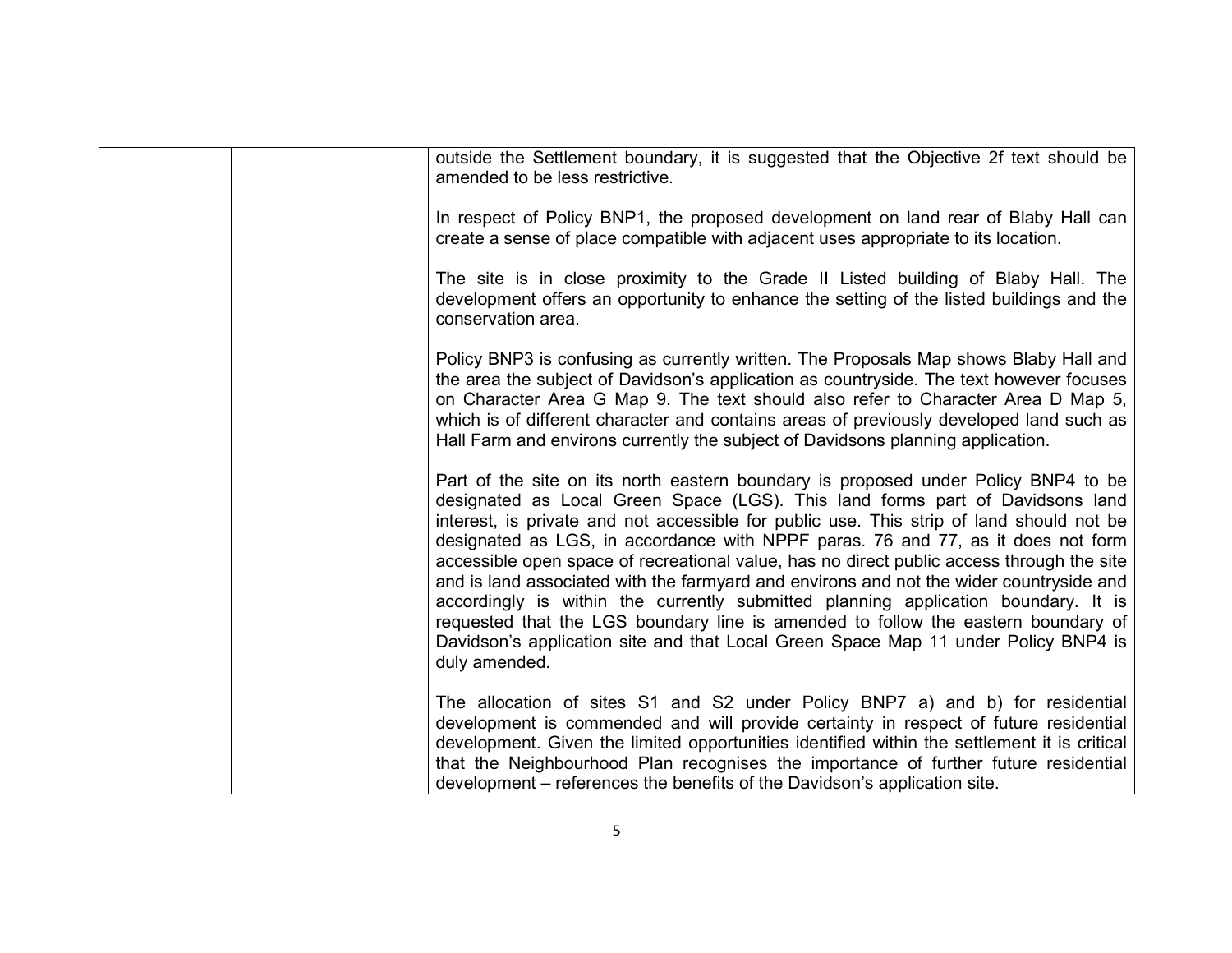|                            |         | The Blaby Settlement Boundary Map 15 is restrictive and contradicts the aims of other<br>policies within the Neighbourhood Plan, which under Policy BNP1 states that "should"<br>further residential come forward it should reflect its surroundings and be compatible with<br>existing uses". We suggest that there is little or no available land within the settlement<br>boundary to meet future need and therefore providing appropriate explanatory text to<br>explain the approach to new development adjacent the Settlement Boundary will ensure<br>flexibility.                                           |
|----------------------------|---------|---------------------------------------------------------------------------------------------------------------------------------------------------------------------------------------------------------------------------------------------------------------------------------------------------------------------------------------------------------------------------------------------------------------------------------------------------------------------------------------------------------------------------------------------------------------------------------------------------------------------|
|                            |         | It would be beneficial for the Plan to include additional supporting text which identifies<br>that once the preferred sites (currently allocated as reserve housing sites) have been<br>delivered there will be a future need to identify further suitable sites through an<br>appropriate plan review.                                                                                                                                                                                                                                                                                                             |
|                            |         | We suggest that if the above concerns are addressed, it will result in a clear and<br>comprehensive plan, responsive to sustainable development which will guide<br>development in Blaby over the plan period. The Plan has objectives which are<br>supported, for example the delivery of sustainable development by planning positively for<br>growth (by allocating sites), which will significantly boost the supply of new homes and<br>deliver a wide choice of dwellings. However it is also important that the plan is not unduly<br>restrictive in the consideration of sustainable development proposals. |
|                            |         | For completeness, this respondent also attached copies of previous submissions along<br>with their formal Regulation 16 response summarised above.<br>The previous<br>representations are not summarised here, but can be viewed attached to their full<br>Regulation 16 representation available on the Council website.                                                                                                                                                                                                                                                                                           |
| Environment<br>Agency      | Comment | We commented on the draft submission Plan in October 2016 and found that to be<br>acceptable. In respect of this consultation, I find the Neighbourhood Plan acceptable as<br>submitted and have no further comments to make.                                                                                                                                                                                                                                                                                                                                                                                       |
| <b>Historic</b><br>England | Comment | The commitment to protecting the historic environment in the plan is welcomed. We<br>advised that the Planning Policy Guidance identifies Local Green Spaces as, "a way to<br>provide special protection against development for green areas of particular importance                                                                                                                                                                                                                                                                                                                                               |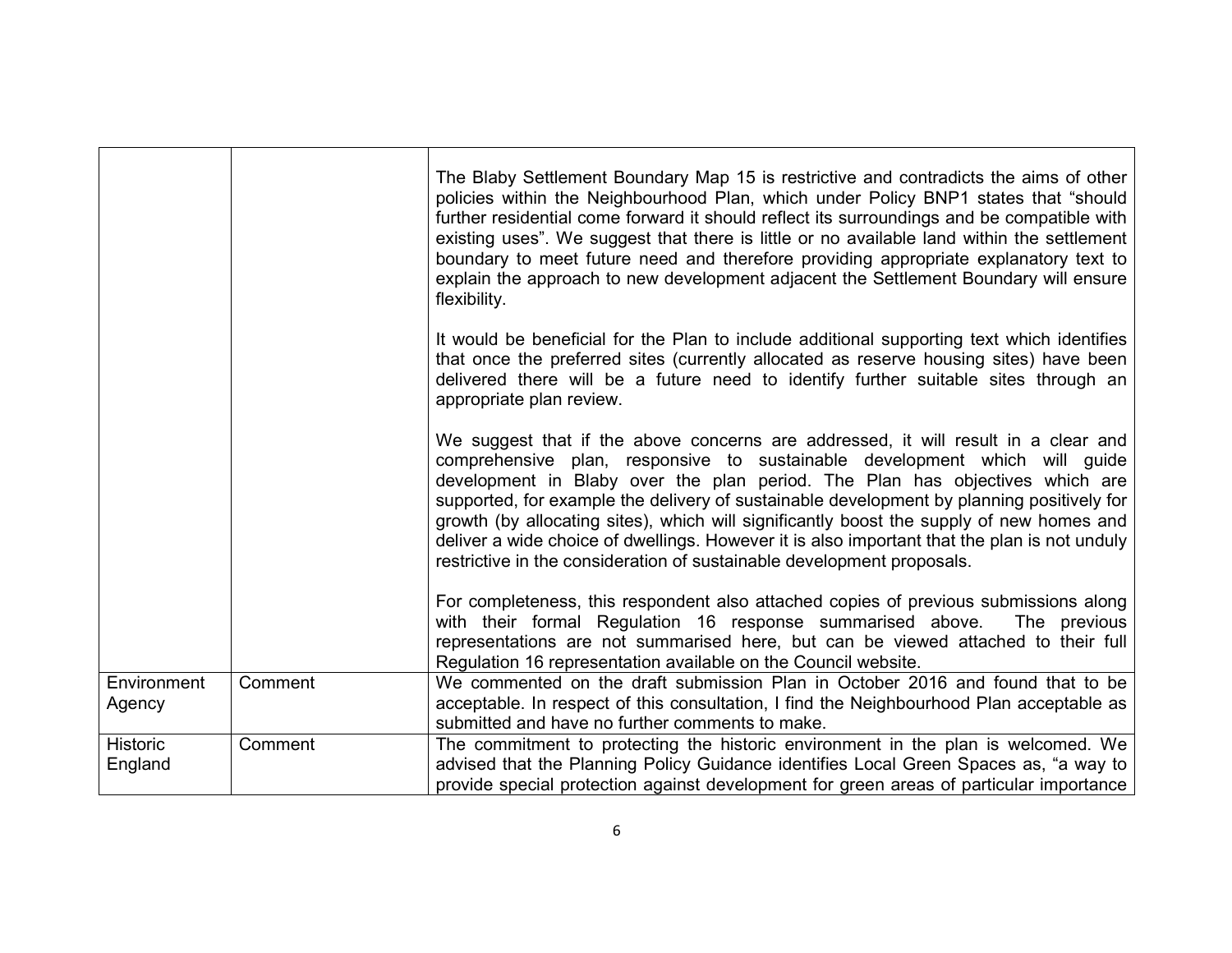| Leicester City<br>Council           | Comment                       | to local communities". The identification of the long walk by the community as a Local<br>Green Space should in itself justify inclusion, and provide a level of protection from<br>development broadly consistent with Green Belt.<br>Our Transport section has the following comments:<br>Overall, the Plan needs to encourage walking, cycling and public transport use.<br>$\bullet$<br>Proposals for new housing need to ensure that they are well connected with the<br>$\bullet$<br>village for example, walking and cycling routes connecting to existing routes,<br>where possible, and making them attractive and safe for pedestrians and cyclists.<br>That development has good access to public transport and provides good<br>$\bullet$<br>pedestrian access to bus stops.<br>• Specify what the 'sustainable transport issues' are mentioned in Policy BNP6.                                                                                                                                                                                      |
|-------------------------------------|-------------------------------|------------------------------------------------------------------------------------------------------------------------------------------------------------------------------------------------------------------------------------------------------------------------------------------------------------------------------------------------------------------------------------------------------------------------------------------------------------------------------------------------------------------------------------------------------------------------------------------------------------------------------------------------------------------------------------------------------------------------------------------------------------------------------------------------------------------------------------------------------------------------------------------------------------------------------------------------------------------------------------------------------------------------------------------------------------------|
| Leicestershire<br>County<br>Council | Object<br>Support,<br>Comment | Leicestershire County Council is supportive of the Neighbourhood plan process and<br>&<br>welcome being included in the consultation.<br><b>Planning</b><br>It would be prudent to consider the inclusion of a developer contributions/planning<br>obligations policy, along similar lines to those shown in the draft North Kilworth NP and<br>draft Great Glen NP, adapted to local circumstances. This would enable appropriate<br>local infrastructure and service provision to mitigate the impacts of new development.<br>Property<br><b>Strategic Property Services</b><br>The comments set out below are made by the Asset Management Group of Strategic<br>Property Services on behalf of Leicestershire County Council, as a landowner with<br>property interests within the plan area.<br><b>Vision and Objectives</b><br>In principle the vision as set out in the Plan is supported. However, it is considered that a<br>number of objectives and policies contained in the Plan will act to restrict the delivery of<br>future sustainable growth. |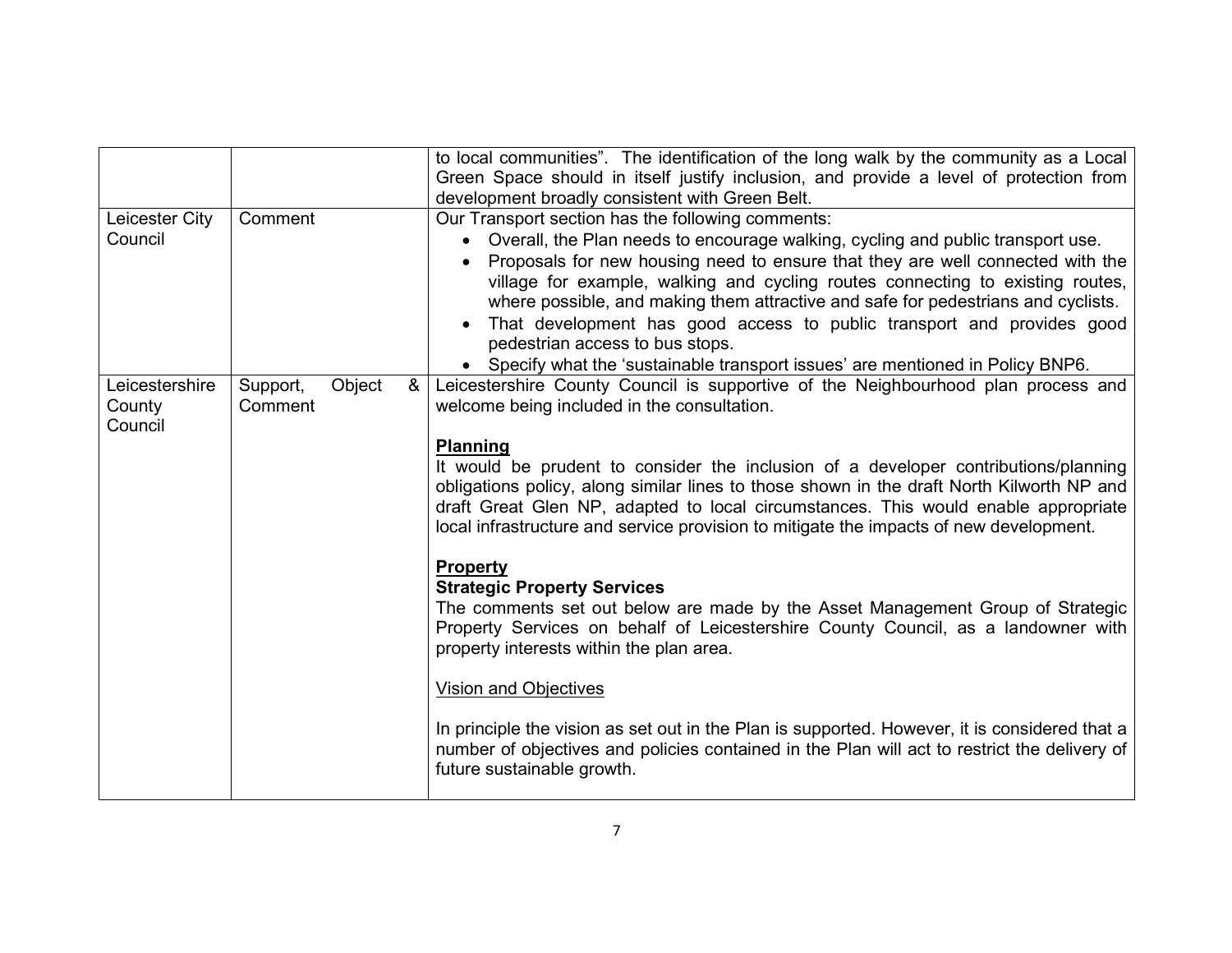|  | Objective 2c which seeks to protect and enhance existing open spaces and amenities in<br>the way that has been proposed through the designation of land at Hospital Lane for the<br>purposes of Local Green Space contrary to the requirements of para.77 of the NPPF is<br>NOT supported.                                                                                                                                                                                                                                                                                                                        |
|--|-------------------------------------------------------------------------------------------------------------------------------------------------------------------------------------------------------------------------------------------------------------------------------------------------------------------------------------------------------------------------------------------------------------------------------------------------------------------------------------------------------------------------------------------------------------------------------------------------------------------|
|  | Objective 2f which seeks to contain any future growth within the existing settlement<br>boundary presents a fundamentally flawed approach to plan preparation that is<br>consistent with the criteria based approach advocated by paragraphs 14 and 49 of the<br>NPPF.                                                                                                                                                                                                                                                                                                                                            |
|  | It is considered that the Plan's objectives need to be reviewed in order to set out more<br>clearly the overall strategy to be adopted and should align with the wider policy<br>framework. As such they should concentrate on the outcomes. Proposed example is<br>provided.                                                                                                                                                                                                                                                                                                                                     |
|  | Policies                                                                                                                                                                                                                                                                                                                                                                                                                                                                                                                                                                                                          |
|  | <b>Policy BNP1</b> – Whilst protecting the character and environment of Blaby is seen as<br>desirable, the overall Plan needs to be sufficiently flexible to facilitate the need to bring<br>forward development in sustainable locations. Section 4.4 of the Plan states that land to<br>the north of Hospital Lane should be preserved as open green space. Instead of<br>reflecting the character of the local area through recognising the existing character of<br>development abutting the boundaries of Character Area A, this policy acts to prevent the<br>delivery of sustainable growth opportunities. |
|  | <b>Policy BNP2</b> – The extent of the Green Wedges mirrors that contained within Blaby<br>Local Plan (Core Strategy), which states that 'Green Wedges are important strategic<br>areas'. Weight should be given in prioritising future residential development options to<br>the east of Blaby on land outside this policy designation such as land at Hospital Lane.                                                                                                                                                                                                                                            |
|  | Policy BNP3 - The policy fails to reflect the Core Strategy assessment at para. 7.5.11<br>that due to the constraints imposed by the Green Wedge and floodplain "New Growth is                                                                                                                                                                                                                                                                                                                                                                                                                                    |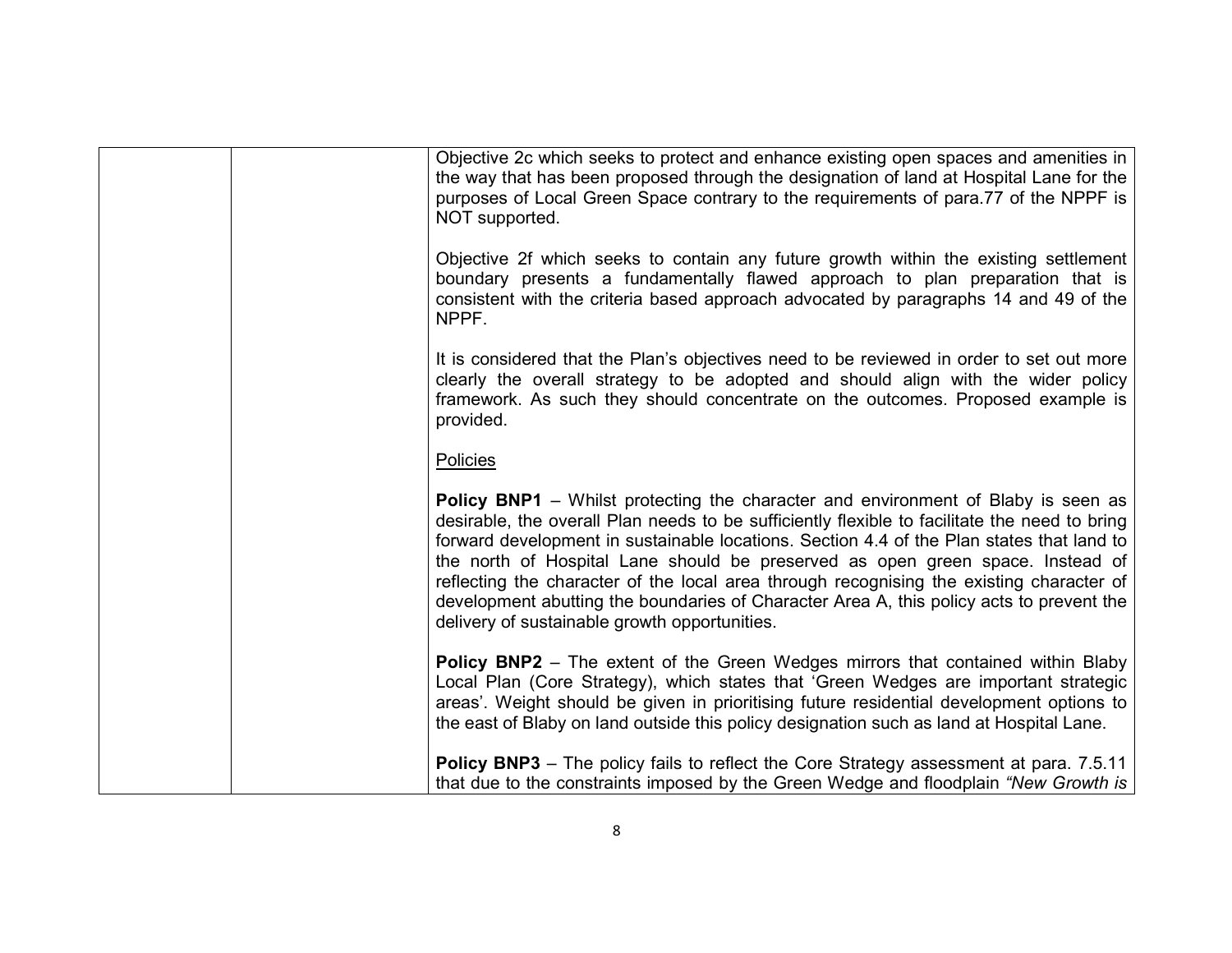|  | expected to be delivered on Greenfield sites, with limited opportunities as part of Town<br>Centre redevelopments". In addition the policy should also make reference to the re-use<br>of existing buildings within open countryside to provide additional housing and<br>employment opportunities in order to maintain and enhance the vitality of rural<br>communities as detailed in para. 55 of the NPPF.                                                                                                         |
|--|-----------------------------------------------------------------------------------------------------------------------------------------------------------------------------------------------------------------------------------------------------------------------------------------------------------------------------------------------------------------------------------------------------------------------------------------------------------------------------------------------------------------------|
|  | <b>Policy BNP4</b> – The designation of land at Hospital Lane as Local Green Space fails to<br>meet all of the tests required by para. 77 of the NPPF. This policy would act as a<br>constraint for future sustainable growth coming forward contrary to the positive approach<br>required by the NPPF.                                                                                                                                                                                                               |
|  | Para. 007 of the PPG states that 'Designating any Local Green Space will need to be<br>consistent with local planning for sustainable development in the area. In particular,<br>plans must identify sufficient land in suitable locations to meet identified development<br>needs and the Local Green Space designation should not be used to in a way that<br>undermines this aim of plan making'.                                                                                                                  |
|  | Further, para. 015 of the PPG states; "Paragraph 77 of the National Planning Policy<br>Framework is clear that the Local Green Space designation should only be used where<br>the green area concerned is not an extensive tract of land. Consequently blanket<br>designation of open countryside adjacent to settlements will not be appropriate. In<br>particular, the designation should not be proposed as a 'back door' way to try to achieve<br>what would amount to a new area of Green Belt by another name". |
|  | As this area is designated as open countryside in the Core Strategy and contains no<br>sites of national or district level ecological importance being farmland, its proposed<br>designation is wholly inappropriate.                                                                                                                                                                                                                                                                                                 |
|  | The proposed Local Green Space proposed in the Plan extending to 19ha is considered<br>to be an "extensive tract of land" and thus contrary to policy (based on examples given<br>from elsewhere).                                                                                                                                                                                                                                                                                                                    |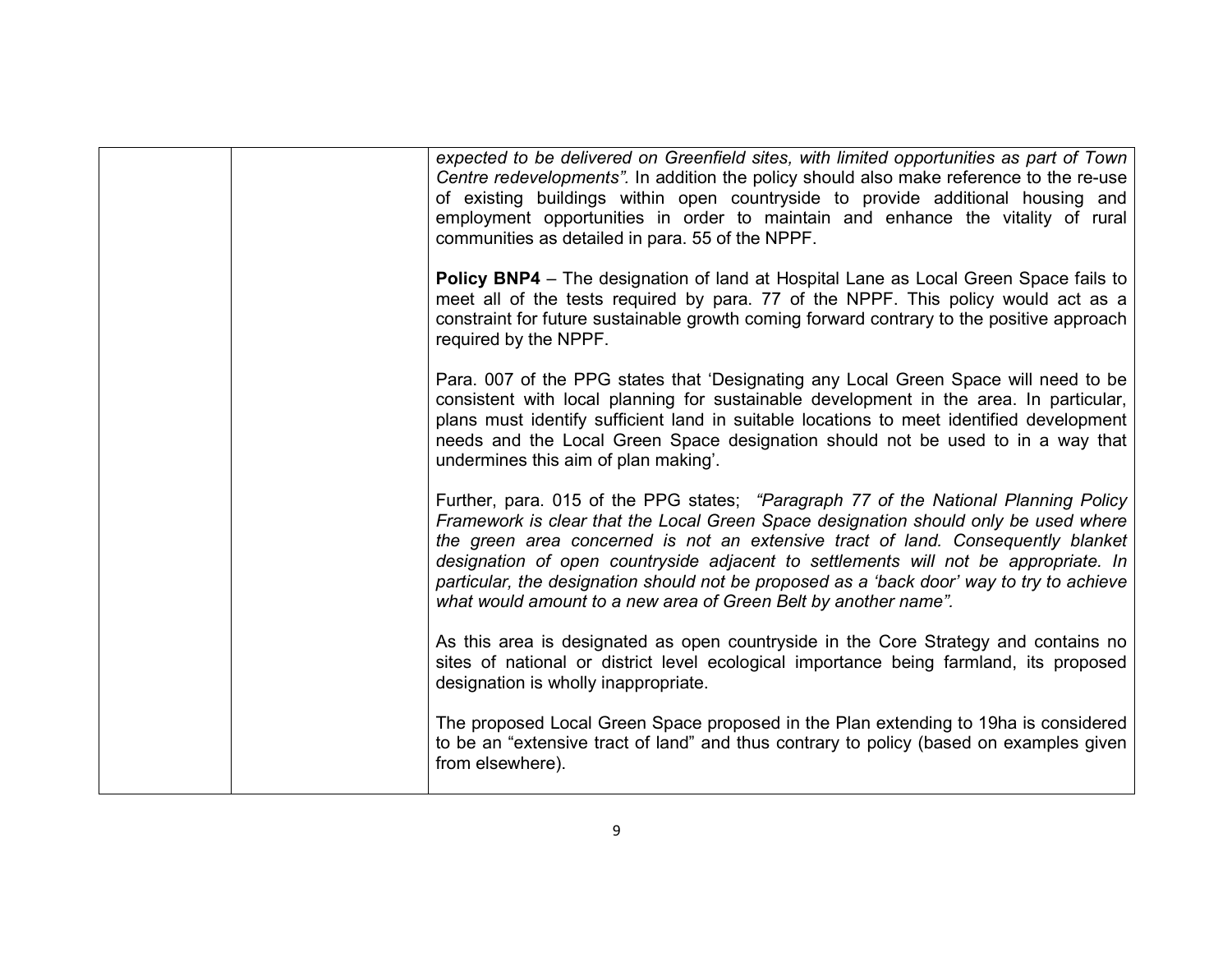| Furthermore the delivery of housing at land at Hospital Lane can be sensitively designed<br>to deliver sustainable growth to meet identified housing need. This policy would act as a<br>constraint for future sustainable growth coming forward contrary to the positive approach<br>required by the NPPF.                                                                                                                                                                                                                |
|----------------------------------------------------------------------------------------------------------------------------------------------------------------------------------------------------------------------------------------------------------------------------------------------------------------------------------------------------------------------------------------------------------------------------------------------------------------------------------------------------------------------------|
| <b>Policies BNP5 and BNP6</b> - To achieve investment in Town Centre it's necessary to<br>enhance the sustainability of the settlement by encouraging sustainable development to<br>underpin the local economy. Enhancement of community assets would be dependent on<br>accessing Section 106 monies through new development.                                                                                                                                                                                             |
| <b>Policy BNP7</b> – Given Blaby's position within the settlement hierarchy and the Local Plan<br>which states that it should be the focus for development outside the PUA, the plan<br>should make adequate provision for additional housing sites within and adjoining the<br>settlement.                                                                                                                                                                                                                                |
| Against this background the following matters are of relevance:<br>In order to take account of changes in household size, the potential for economic<br>$\bullet$<br>growth and the possible requirements to accommodate unfulfilled housing<br>numbers from Leicester City, the Plan needs to identify further housing sites.<br>Policy to identify reserve sites is therefore supported.                                                                                                                                 |
| Whilst supporting the identification of land for future housing needs, the<br>justification for those sites selected is questioned given that they are both located<br>within the existing Green Wedge, and therefore contrary to Core Strategy Policy<br>CS16 and Policy BNP2. Further, the allocation of Reserve Site 2 being an<br>allotment site would, without an appropriate needs assessment, conflict with Core<br><b>Strategy Policy CS15.</b>                                                                    |
| It is considered that the only appropriate option for further housing is land at<br>Hospital Lane which is free from any significant national designation or locally<br>designated constraint, with the exception of its status within the open countryside.<br>It is considered that the testing contained in the Environmental Report has not<br>fully considered land at Hospital Lane as a potential allocation or housing reserve<br>site. It is proposed that the Environmental Report be reviewed to ensure that it |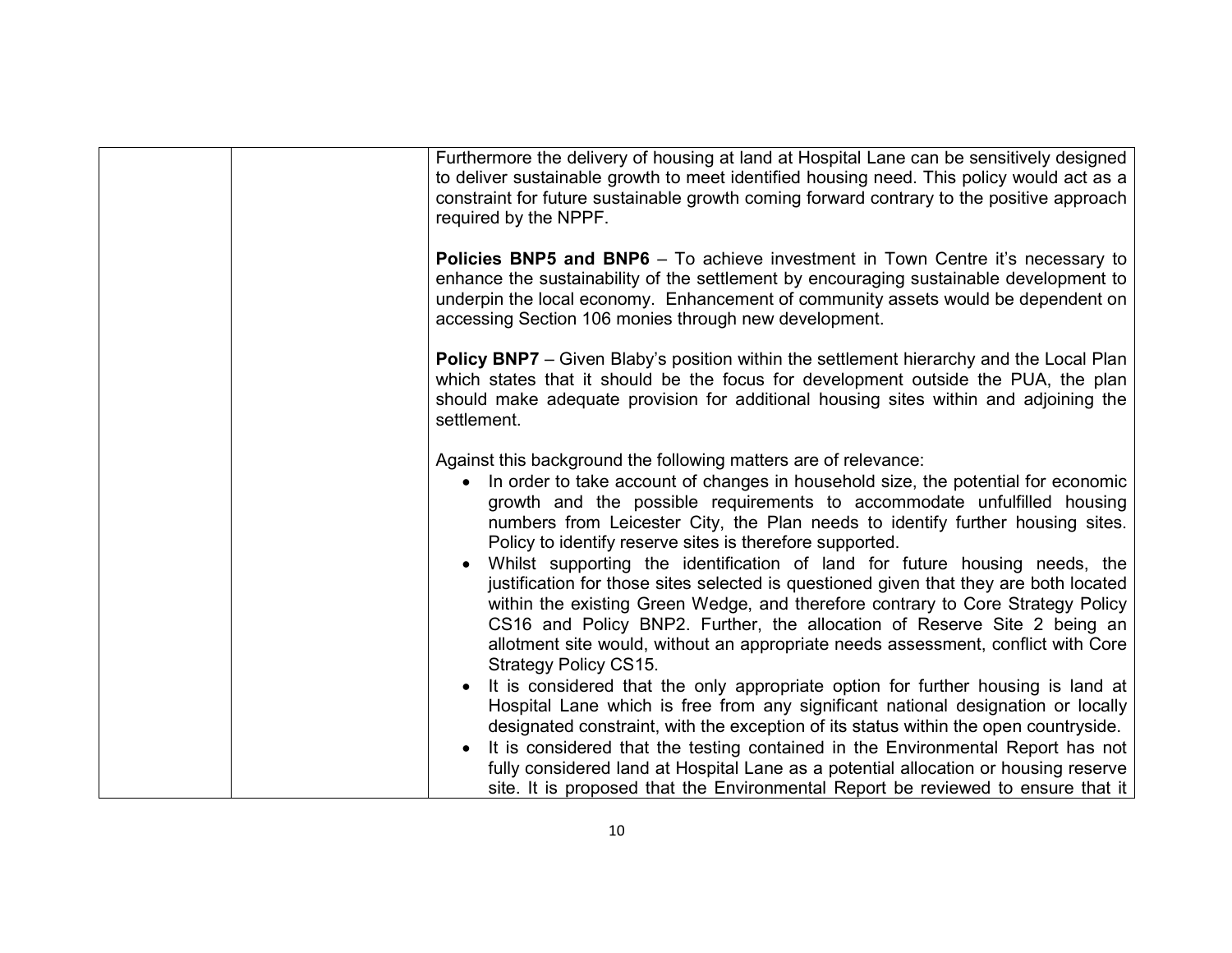| considers, in detail, all reasonable development alternatives including the land at<br>Hospital Lane in order to comply with statutory requirements.                                                                                                                                                                                                                                                                                                                               |
|------------------------------------------------------------------------------------------------------------------------------------------------------------------------------------------------------------------------------------------------------------------------------------------------------------------------------------------------------------------------------------------------------------------------------------------------------------------------------------|
| It is concluded that land at Hospital Lane would provide the most sustainable location for<br>new housing. The land is both available, with a willing landowner, and deliverable. The<br>site would be capable of delivering transport links with the Town Centre and deliver<br>significant community benefits including highways infrastructure and the potential<br>extension to Bouskell Park.                                                                                 |
| Given Blaby's status as the "market town" of the district, its local NDP needs to be<br>sufficiently flexible to enable an appropriate level of additional housing to be delivered.<br>Having regard to the inability of other authorities within the HMA, particularly Leicester<br>City, to deliver their objectively assessed needs, there is a strong case to suggest that<br>the FOAN will be higher as unmet needs will be redistributed through the duty to co-<br>operate. |
| An additional consideration is the potential for delivery of housing throughout the district<br>failing to meet target levels. Accordingly, it is suggested that the Plan has sufficient<br>flexibility to facilitate bringing forward part of any such shortfall at Blaby.                                                                                                                                                                                                        |
| Policy BNP8, which seeks to protect the character of the Conservation Area, is<br>supported.                                                                                                                                                                                                                                                                                                                                                                                       |
| Policy BNP9, which encourages good design, is supported.                                                                                                                                                                                                                                                                                                                                                                                                                           |
| <b>Policy BNP10</b> – The policy as drafted would be inconsistent with the requirements of the<br>NPPF if the inclusion of a settlement boundary is used as a mechanism to preclude the<br>delivery of sustainable growth opportunities. This is contrary to the criteria based<br>approach advocated by the NPPF which requires development proposals to be assessed<br>on a case by case basis.                                                                                  |
| <b>Employment Land Allocation</b> - It is noted that no additional land has been allocated for                                                                                                                                                                                                                                                                                                                                                                                     |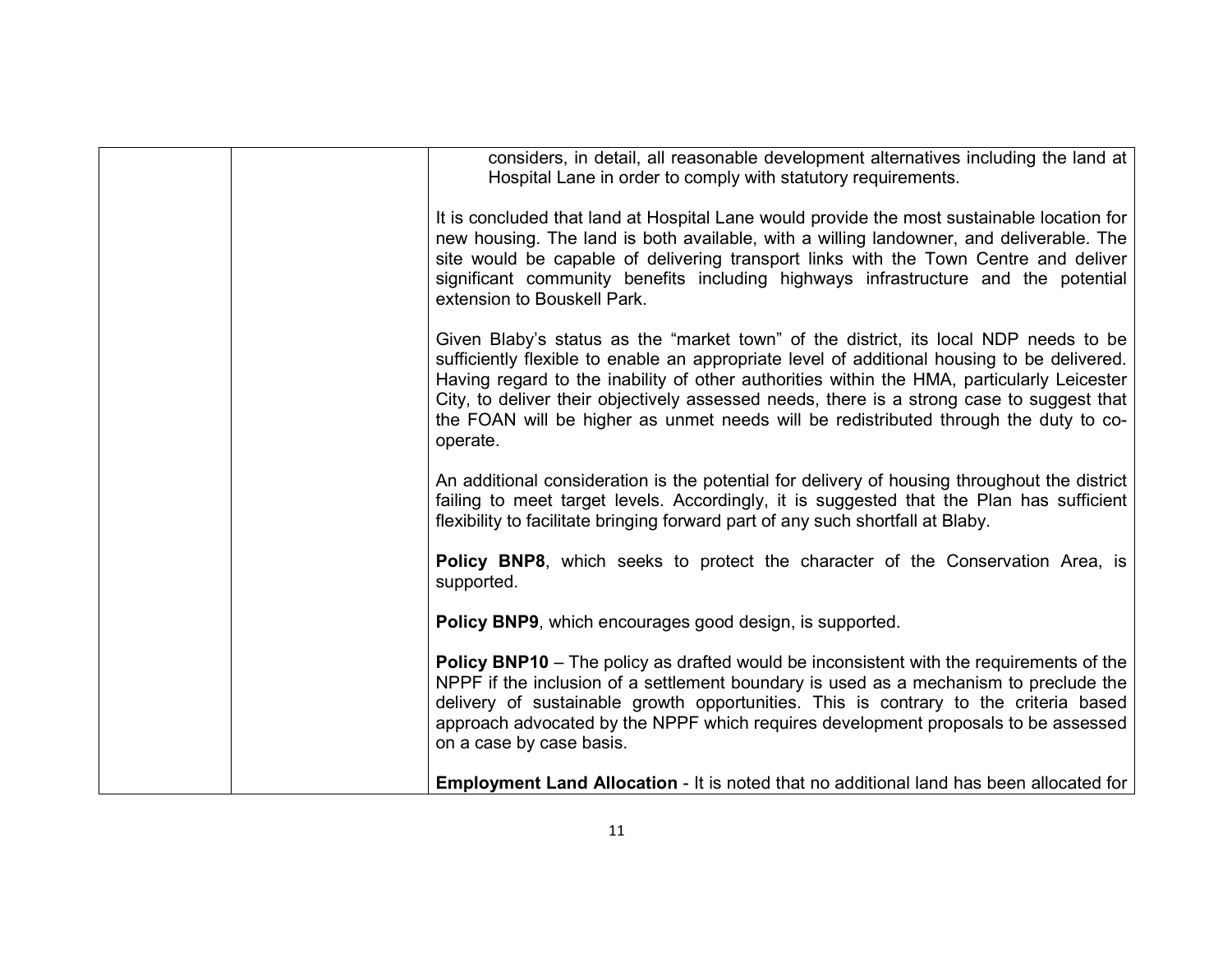| employment uses. Such an allocation is essential to providing enhanced business and<br>work opportunities in a sustainable location close to residential areas. It is proposed that                                                                                                 |
|-------------------------------------------------------------------------------------------------------------------------------------------------------------------------------------------------------------------------------------------------------------------------------------|
| sustainable sites be identified to meet future needs.                                                                                                                                                                                                                               |
| <b>Adult Social Care</b><br>Reference should be made to recognising a significant growth in the older population<br>and that development seeks to include bungalows etc. of differing tenures to<br>accommodate the increase.                                                       |
| <b>Environment</b><br>LCC would like to see all aspects of the natural environment including climate change,<br>the landscape, biodiversity, ecosystems, green infrastructure, as well as soils, brownfield<br>sites and agricultural land should be covered within the plan.       |
| Plans should in as far as possible seek to contribute to and support a reduction in<br>greenhouse gas emissions and increasing the county's resilience to climate change.                                                                                                           |
| LCC would like to see the inclusion of a local landscape assessment. We would also<br>recommend that Plans should also consider the street scene and public realm within<br>their communities.                                                                                      |
| Each neighbourhood plan should consider the impact of potential development on<br>enhancing biodiversity and habitat connectivity such as hedgerows and green ways.                                                                                                                 |
| Neighbourhood Plan groups have the opportunity to plan GI networks at a local scale to<br>maximise benefits for their community and in doing so they should ensure that their<br>Neighbourhood Plan is reflective of the relevant Local Authority Green Infrastructure<br>strategy. |
| Neighbourhood planning groups should check with DEFRA if their neighbourhood<br>planning area includes brownfield sites. Where information is lacking as to the ecological<br>value of these sites then the NP could include policies that ensure such survey work                  |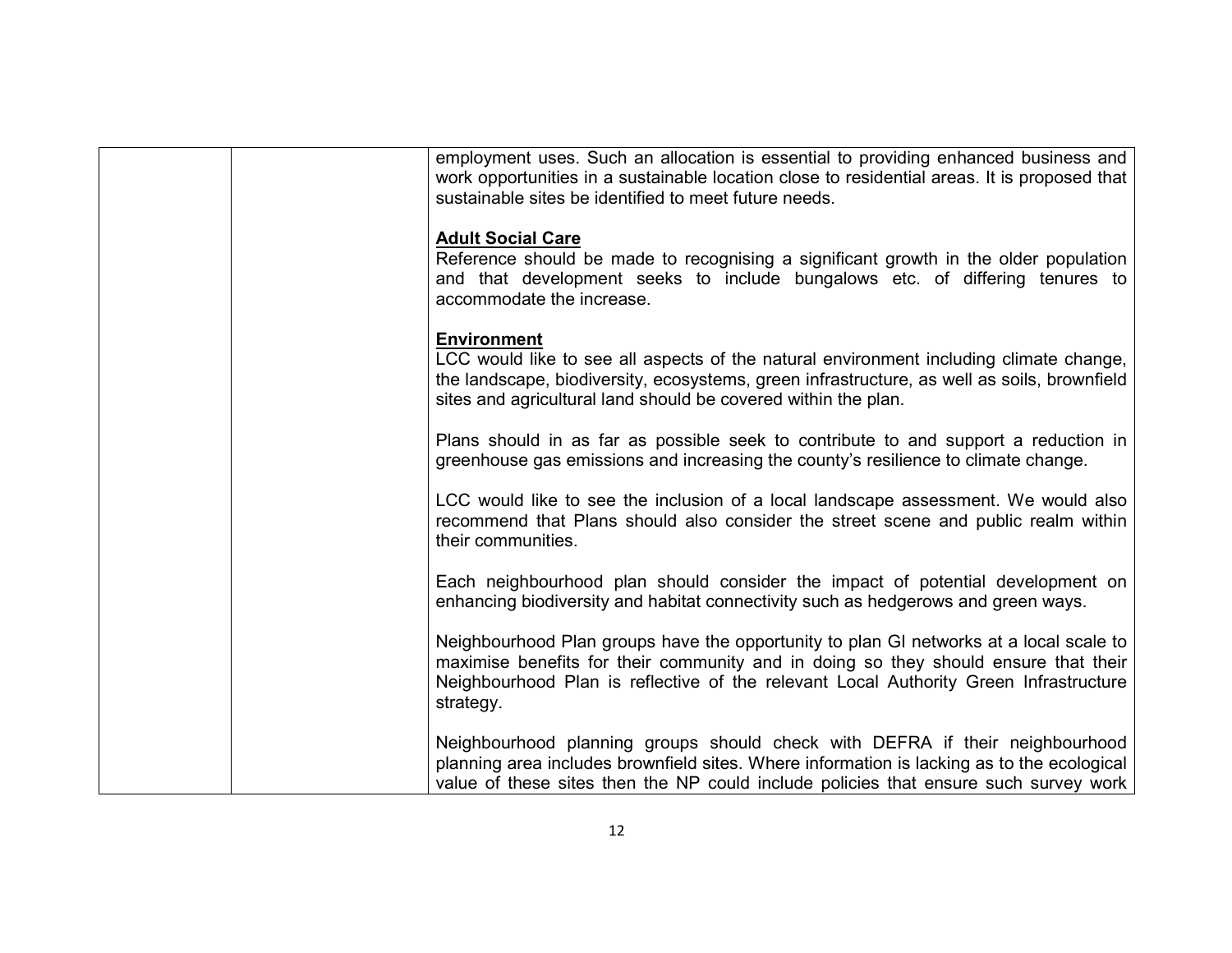|                         |         | should be carried out to assess the ecological value of a brownfield site before<br>development decisions are taken.<br>High quality agricultural soils should, where possible be protected from development.<br>Neighbourhood planning groups should consider mapping agricultural land classification<br>within their plan.<br>Consideration of community facilities would be welcomed, along with policies which seek<br>to protect and retain them, support the independent development of new facilities and<br>protect Assets of Community Value.<br>Economic development aspirations would also be welcomed within the Plan. 7.8.1 partly<br>covers the vision for the future of the 1970s infrastructure, but could be enhanced to<br>include design, style, signage aspirations of the community. |
|-------------------------|---------|------------------------------------------------------------------------------------------------------------------------------------------------------------------------------------------------------------------------------------------------------------------------------------------------------------------------------------------------------------------------------------------------------------------------------------------------------------------------------------------------------------------------------------------------------------------------------------------------------------------------------------------------------------------------------------------------------------------------------------------------------------------------------------------------------------|
|                         |         | consideration for developers to make provision in all new houses (regardless of the size<br>of development) for putting in place superfast broadband infrastructure.                                                                                                                                                                                                                                                                                                                                                                                                                                                                                                                                                                                                                                       |
| Member of<br>Public (1) | Support | particularly welcome the policies on heritage protection and enhancement of the<br>shopping centre. Policy BNP4 on Local Green Space designation of the Long Walk area<br>is especially welcomed. It is a green space with heritage and recreational value that is<br>especially important and valuable to the local community.                                                                                                                                                                                                                                                                                                                                                                                                                                                                            |
|                         |         | Recent planning history of the proposed LGS site has confirmed development here<br>would not be at all appropriate. It would not be sustainable and would run counter to<br>local and national policy. Hence designation of it as LGS would not harm the potential<br>for future sustainable growth.                                                                                                                                                                                                                                                                                                                                                                                                                                                                                                       |
| Member of<br>Public (2) | Support | Strong support for the Plan. The Plan reflects the wishes of the local community. I feel<br>that this is balanced document within which, the objectives firmly underline the<br>importance of protecting the environment, character and heritage of Blaby, whilst<br>outlining the visions to develop the town centre and incorporating flexibility for some<br>sustainable housing provision if necessary.                                                                                                                                                                                                                                                                                                                                                                                                |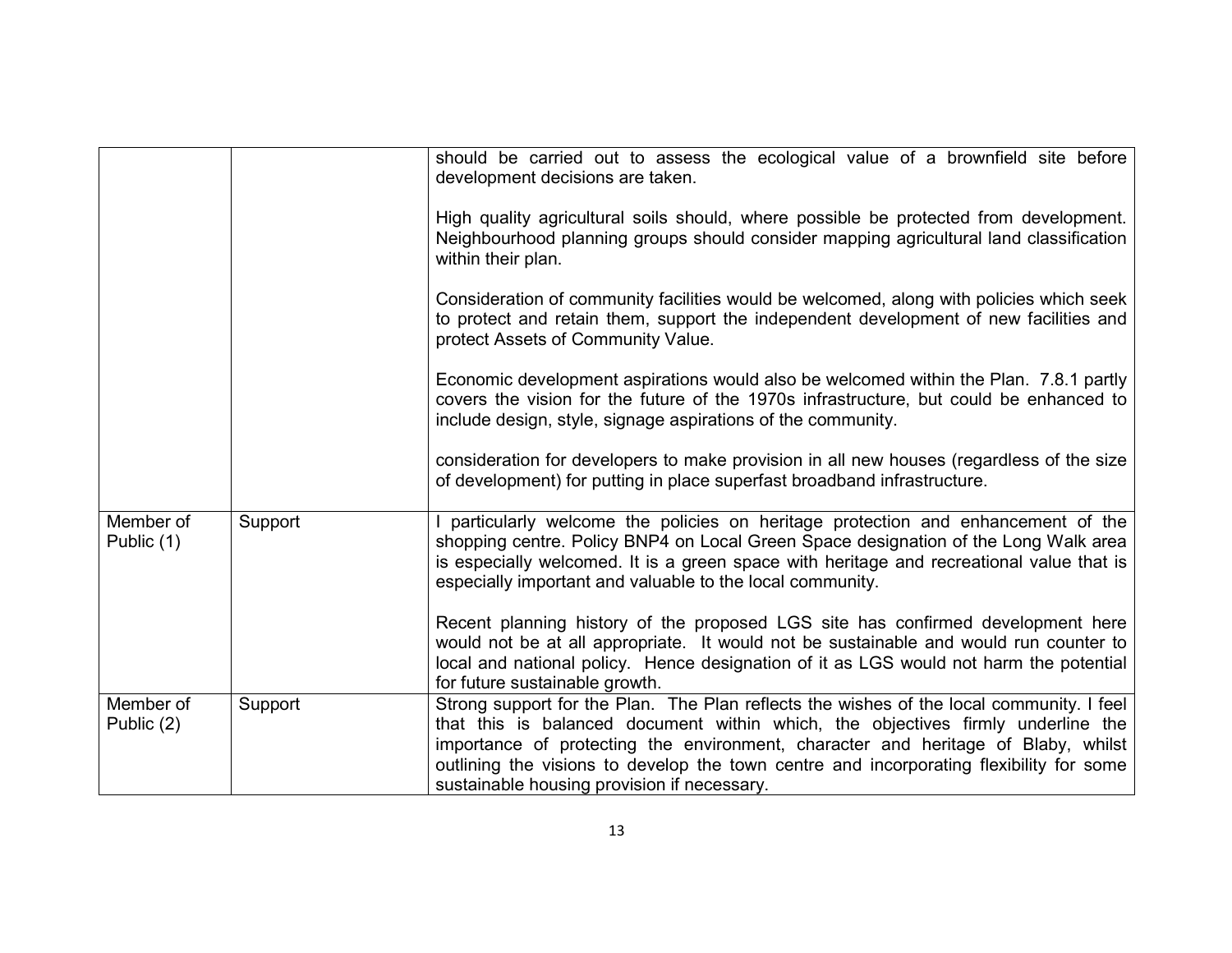|                                                             |         | Most important objective is that all new development is restricted to within the settlement<br>boundary to protect the Green Wedges and Countryside.                                                                                                                                                                                                                                                                                                                                                                |
|-------------------------------------------------------------|---------|---------------------------------------------------------------------------------------------------------------------------------------------------------------------------------------------------------------------------------------------------------------------------------------------------------------------------------------------------------------------------------------------------------------------------------------------------------------------------------------------------------------------|
|                                                             |         | Support for the proposed Local Green Space designation and the value of this area to<br>the local community expressed.                                                                                                                                                                                                                                                                                                                                                                                              |
| Member of<br>Public (3)                                     | Support | We would like to confirm our approval of the plan. In particular, we support the<br>conservation of the heritage area around old Blaby, Bouskell Park, the Hall and the Long<br>Walk. Preservation of this area is essential to maintaining the distinctive nature of the<br>village.                                                                                                                                                                                                                               |
| <b>National</b><br>Federation of<br>Gypsy Liaison<br>Groups | Object  | There is an ongoing requirement for permanent Gypsy and Traveller pitches in Blaby<br>district. This is an important consideration in neighbourhood planning. Para. 7.9 and<br>Policy BNP 10 are wholly unacceptable and in conflict with the Blaby Core Strategy.<br>Various types of development are necessarily located outside settlement boundaries as<br>is recognised in the Blaby Core Strategy, and this includes sites for Travellers.                                                                    |
| Natural<br>England                                          | Comment | Natural England does not consider that the plan will have any significant effects on any<br>internationally or nationally designated nature conservation sites and welcomes the<br>broad principles of the plan and some of the specific policy proposals. It is consistent<br>with the National Planning Policy Framework and set within the context of Blaby District<br>Council's existing Core Strategy and emerging Local Plan.                                                                                |
| Sport England                                               | Comment | It is essential that the neighbourhood plan reflects and complies with national planning<br>policy for sport as set out in the National Planning Policy Framework, with particular<br>reference to paras. 73 and 74.                                                                                                                                                                                                                                                                                                |
|                                                             |         | A neighbourhood planning body should look to see if the relevant local authority has<br>prepared a playing pitch strategy or other indoor/outdoor sports facility strategy. It is<br>important that a neighbourhood plan reflects the recommendations and actions set out in<br>any such strategies, including those which may specifically relate to the neighbourhood<br>area, and that any local investment opportunities, such as the Community Infrastructure<br>Levy, are utilised to support their delivery. |
|                                                             |         | Where such evidence does not exist, relevant planning policies in a neighbourhood plan                                                                                                                                                                                                                                                                                                                                                                                                                              |